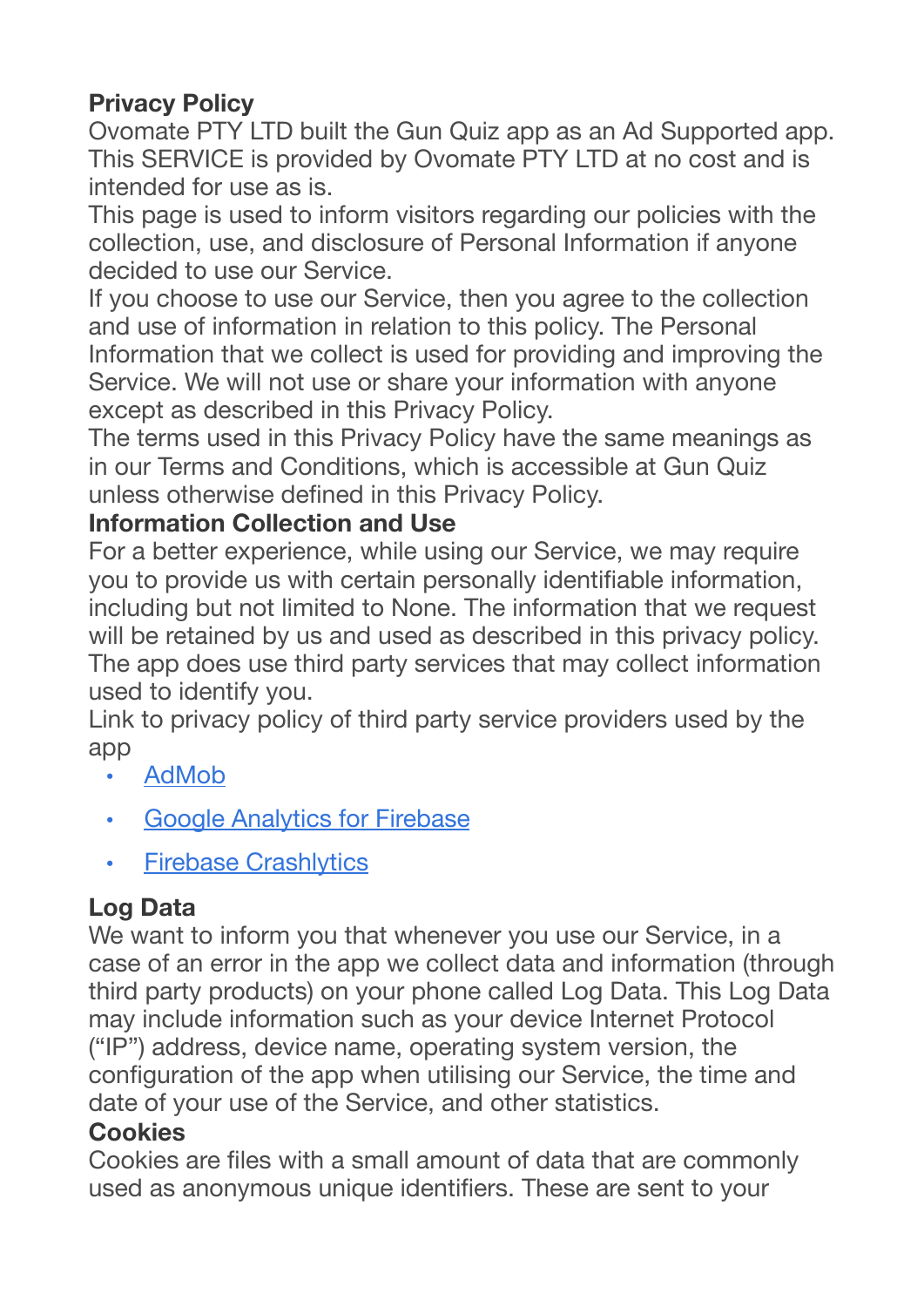browser from the websites that you visit and are stored on your device's internal memory.

This Service does not use these "cookies" explicitly. However, the app may use third party code and libraries that use "cookies" to collect information and improve their services. You have the option to either accept or refuse these cookies and know when a cookie is being sent to your device. If you choose to refuse our cookies, you may not be able to use some portions of this Service.

### **Service Providers**

We may employ third-party companies and individuals due to the following reasons:

- To facilitate our Service;
- To provide the Service on our behalf;
- To perform Service-related services; or
- To assist us in analysing how our Service is used.

We want to inform users of this Service that these third parties have access to your Personal Information. The reason is to perform the tasks assigned to them on our behalf. However, they are obligated not to disclose or use the information for any other purpose.

#### **Security**

We value your trust in providing us your Personal Information, thus we are striving to use commercially acceptable means of protecting it. But remember that no method of transmission over the internet, or method of electronic storage is 100% secure and reliable, and we cannot guarantee its absolute security.

#### **Links to Other Sites**

This Service may contain links to other sites. If you click on a thirdparty link, you will be directed to that site. Note that these external sites are not operated by us. Therefore, we strongly advise you to review the Privacy Policy of these websites. We have no control over and assume no responsibility for the content, privacy policies, or practices of any third-party sites or services.

## **Children's Privacy**

These Services do not address anyone under the age of 13. We do not knowingly collect personally identifiable information from children under 13. In the case we discover that a child under 13 has provided us with personal information, we immediately delete this from our servers. If you are a parent or guardian and you are